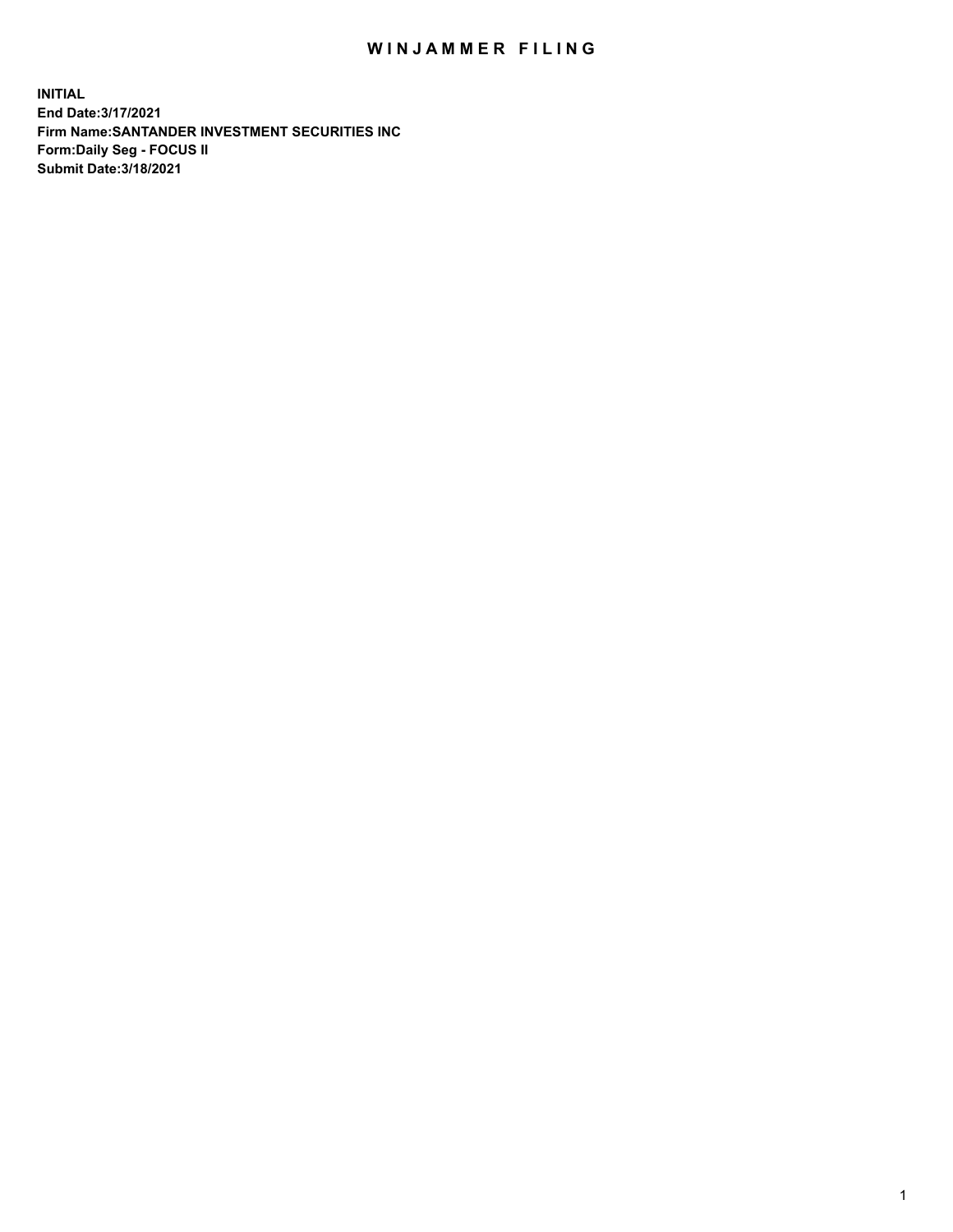**INITIAL End Date:3/17/2021 Firm Name:SANTANDER INVESTMENT SECURITIES INC Form:Daily Seg - FOCUS II Submit Date:3/18/2021 Daily Segregation - Cover Page**

| Name of Company                                                                   | <b>SANTANDER INVESTMENT</b><br><b>SECURITIES INC</b> |
|-----------------------------------------------------------------------------------|------------------------------------------------------|
| <b>Contact Name</b>                                                               | <b>Felix Munoz</b>                                   |
| <b>Contact Phone Number</b>                                                       | (212) 407-4594                                       |
| <b>Contact Email Address</b>                                                      | felix.munoz@santander.us                             |
| FCM's Customer Segregated Funds Residual Interest Target (choose one):            |                                                      |
| a. Minimum dollar amount: ; or                                                    | 70,000,000                                           |
| b. Minimum percentage of customer segregated funds required:%; or                 | <u>0</u>                                             |
| c. Dollar amount range between: and; or                                           | 0 <sub>0</sub>                                       |
| d. Percentage range of customer segregated funds required between:% and%.         | 0 <sub>0</sub>                                       |
| FCM's Customer Secured Amount Funds Residual Interest Target (choose one):        |                                                      |
| a. Minimum dollar amount: ; or                                                    | $\frac{0}{0}$                                        |
| b. Minimum percentage of customer secured funds required:%; or                    |                                                      |
| c. Dollar amount range between: and; or                                           | 0 <sub>0</sub>                                       |
| d. Percentage range of customer secured funds required between:% and%.            | 0 <sub>0</sub>                                       |
| FCM's Cleared Swaps Customer Collateral Residual Interest Target (choose one):    |                                                      |
| a. Minimum dollar amount: ; or                                                    | $\overline{\mathbf{0}}$                              |
| b. Minimum percentage of cleared swaps customer collateral required:% ; or        | $\underline{\mathbf{0}}$                             |
| c. Dollar amount range between: and; or                                           | 0 <sub>0</sub>                                       |
| d. Percentage range of cleared swaps customer collateral required between:% and%. | <u>00</u>                                            |

Attach supporting documents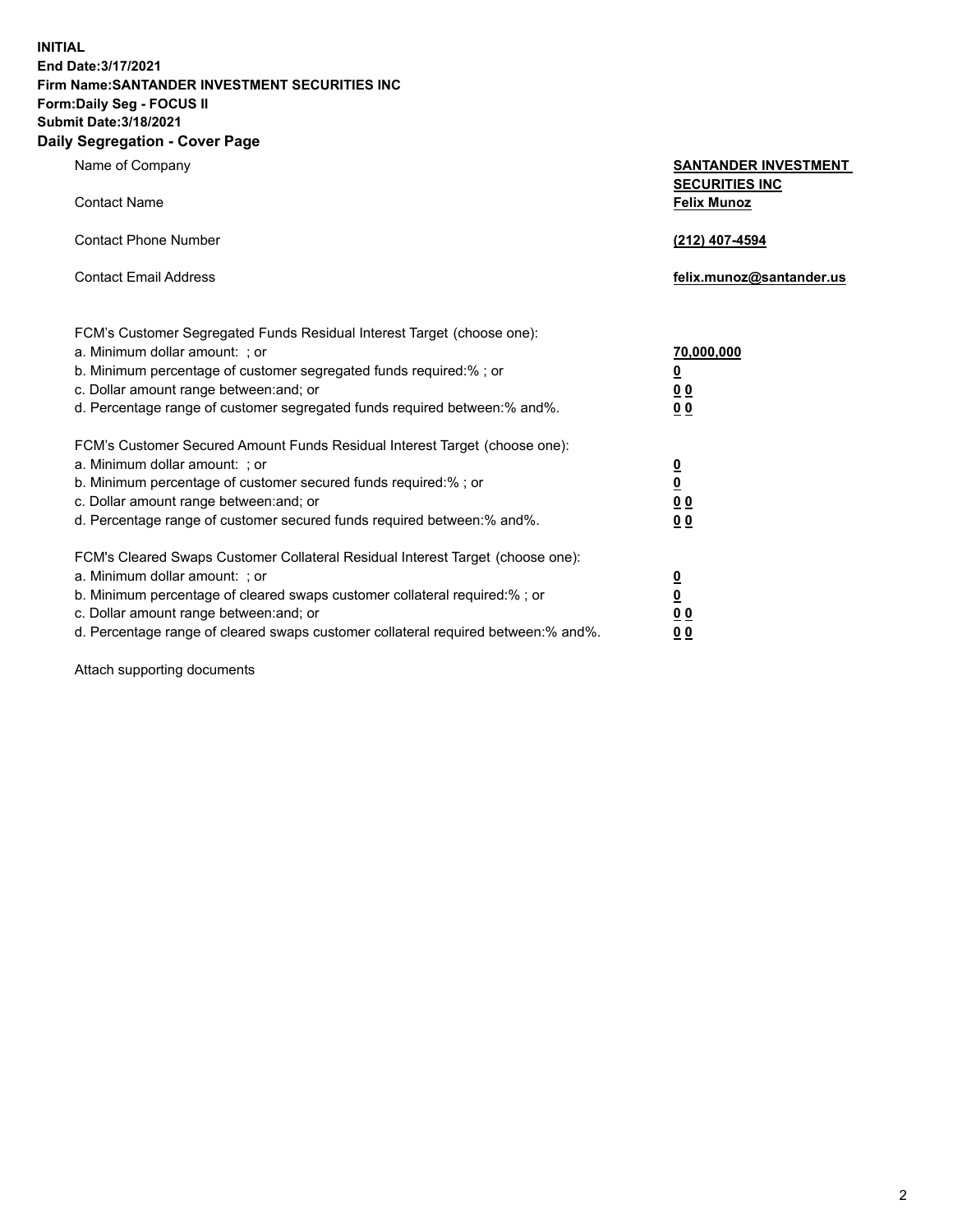**INITIAL End Date:3/17/2021 Firm Name:SANTANDER INVESTMENT SECURITIES INC Form:Daily Seg - FOCUS II Submit Date:3/18/2021 Daily Segregation - Secured Amounts**

|     | Foreign Futures and Foreign Options Secured Amounts                                         |                   |
|-----|---------------------------------------------------------------------------------------------|-------------------|
|     | Amount required to be set aside pursuant to law, rule or regulation of a foreign            | $0$ [7305]        |
|     | government or a rule of a self-regulatory organization authorized thereunder                |                   |
| 1.  | Net ledger balance - Foreign Futures and Foreign Option Trading - All Customers             |                   |
|     | A. Cash                                                                                     | $0$ [7315]        |
|     | B. Securities (at market)                                                                   | $0$ [7317]        |
| 2.  | Net unrealized profit (loss) in open futures contracts traded on a foreign board of trade   | $0$ [7325]        |
| 3.  | Exchange traded options                                                                     |                   |
|     | a. Market value of open option contracts purchased on a foreign board of trade              | $0$ [7335]        |
|     | b. Market value of open contracts granted (sold) on a foreign board of trade                | $0$ [7337]        |
| 4.  | Net equity (deficit) (add lines 1. 2. and 3.)                                               | $0$ [7345]        |
| 5.  | Account liquidating to a deficit and account with a debit balances - gross amount           | $0$ [7351]        |
|     | Less: amount offset by customer owned securities                                            | 0 [7352] 0 [7354] |
| 6.  | Amount required to be set aside as the secured amount - Net Liquidating Equity              | $0$ [7355]        |
|     | Method (add lines 4 and 5)                                                                  |                   |
| 7.  | Greater of amount required to be set aside pursuant to foreign jurisdiction (above) or line | $0$ [7360]        |
|     | 6.                                                                                          |                   |
|     | FUNDS DEPOSITED IN SEPARATE REGULATION 30.7 ACCOUNTS                                        |                   |
| 1.  | Cash in banks                                                                               |                   |
|     | A. Banks located in the United States                                                       | $0$ [7500]        |
|     | B. Other banks qualified under Regulation 30.7                                              | 0 [7520] 0 [7530] |
| 2.  | Securities                                                                                  |                   |
|     | A. In safekeeping with banks located in the United States                                   | $0$ [7540]        |
|     | B. In safekeeping with other banks qualified under Regulation 30.7                          | 0 [7560] 0 [7570] |
| 3.  | Equities with registered futures commission merchants                                       |                   |
|     | A. Cash                                                                                     | $0$ [7580]        |
|     | <b>B.</b> Securities                                                                        | $0$ [7590]        |
|     | C. Unrealized gain (loss) on open futures contracts                                         | $0$ [7600]        |
|     | D. Value of long option contracts                                                           | $0$ [7610]        |
|     | E. Value of short option contracts                                                          | 0 [7615] 0 [7620] |
| 4.  | Amounts held by clearing organizations of foreign boards of trade                           |                   |
|     | A. Cash                                                                                     | $0$ [7640]        |
|     | <b>B.</b> Securities                                                                        | $0$ [7650]        |
|     | C. Amount due to (from) clearing organization - daily variation                             | $0$ [7660]        |
|     | D. Value of long option contracts                                                           | $0$ [7670]        |
|     | E. Value of short option contracts                                                          | 0 [7675] 0 [7680] |
| 5.  | Amounts held by members of foreign boards of trade                                          |                   |
|     | A. Cash                                                                                     | $0$ [7700]        |
|     | <b>B.</b> Securities                                                                        | $0$ [7710]        |
|     | C. Unrealized gain (loss) on open futures contracts                                         | $0$ [7720]        |
|     | D. Value of long option contracts                                                           | $0$ [7730]        |
|     | E. Value of short option contracts                                                          | 0 [7735] 0 [7740] |
| 6.  | Amounts with other depositories designated by a foreign board of trade                      | $0$ [7760]        |
| 7.  | Segregated funds on hand                                                                    | $0$ [7765]        |
| 8.  | Total funds in separate section 30.7 accounts                                               | $0$ [7770]        |
| 9.  | Excess (deficiency) Set Aside for Secured Amount (subtract line 7 Secured Statement         | $0$ [7380]        |
|     | Page 1 from Line 8)                                                                         |                   |
| 10. | Management Target Amount for Excess funds in separate section 30.7 accounts                 | $0$ [7780]        |
| 11. | Excess (deficiency) funds in separate 30.7 accounts over (under) Management Target          | $0$ [7785]        |
|     |                                                                                             |                   |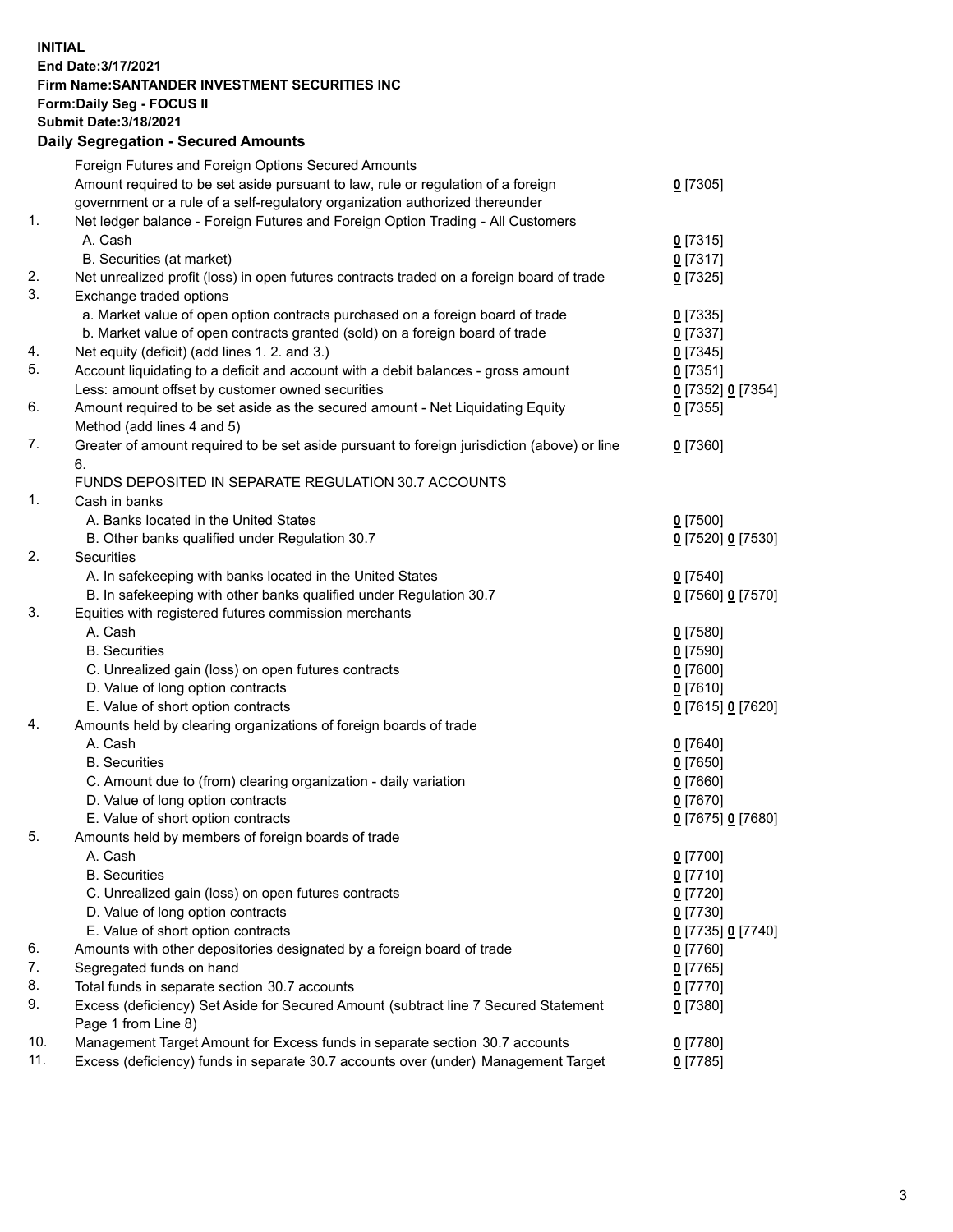| <b>INITIAL</b> | End Date: 3/17/2021<br><b>Firm Name: SANTANDER INVESTMENT SECURITIES INC</b><br><b>Form:Daily Seg - FOCUS II</b> |                      |
|----------------|------------------------------------------------------------------------------------------------------------------|----------------------|
|                | <b>Submit Date: 3/18/2021</b><br>Daily Segregation - Segregation Statement                                       |                      |
|                | SEGREGATION REQUIREMENTS(Section 4d(2) of the CEAct)                                                             |                      |
| 1.             | Net ledger balance                                                                                               |                      |
|                | A. Cash                                                                                                          | 1,768,944,235 [7010] |
|                | B. Securities (at market)                                                                                        | $0$ [7020]           |
| 2.             | Net unrealized profit (loss) in open futures contracts traded on a contract market                               | 235,146,248 [7030]   |
| 3.             | Exchange traded options                                                                                          |                      |
|                | A. Add market value of open option contracts purchased on a contract market                                      | 50,641,866 [7032]    |
|                | B. Deduct market value of open option contracts granted (sold) on a contract market                              | -32,107,454 [7033]   |
| 4.             | Net equity (deficit) (add lines 1, 2 and 3)                                                                      | 2,022,624,895 [7040] |
| 5.             | Accounts liquidating to a deficit and accounts with                                                              |                      |
|                | debit balances - gross amount                                                                                    | $0$ [7045]           |
|                | Less: amount offset by customer securities                                                                       | 0 [7047] 0 [7050]    |
| 6.             | Amount required to be segregated (add lines 4 and 5)                                                             | 2,022,624,895 [7060] |
|                | FUNDS IN SEGREGATED ACCOUNTS                                                                                     |                      |
| 7.             | Deposited in segregated funds bank accounts                                                                      |                      |
|                | A. Cash                                                                                                          | 302,674,198 [7070]   |
|                | B. Securities representing investments of customers' funds (at market)                                           | $0$ [7080]           |
|                | C. Securities held for particular customers or option customers in lieu of cash (at                              | $0$ [7090]           |
|                | market)                                                                                                          |                      |
| 8.             | Margins on deposit with derivatives clearing organizations of contract markets                                   |                      |
|                | A. Cash                                                                                                          | 1,666,890,574 [7100] |
|                | B. Securities representing investments of customers' funds (at market)                                           | $0$ [7110]           |
|                | C. Securities held for particular customers or option customers in lieu of cash (at                              | $0$ [7120]           |
| 9.             | market)<br>Net settlement from (to) derivatives clearing organizations of contract markets                       | 107,202,602 [7130]   |
| 10.            | Exchange traded options                                                                                          |                      |
|                | A. Value of open long option contracts                                                                           | 50,641,866 [7132]    |
|                | B. Value of open short option contracts                                                                          | -32,107,454 [7133]   |
| 11.            | Net equities with other FCMs                                                                                     |                      |
|                | A. Net liquidating equity                                                                                        | $0$ [7140]           |
|                | B. Securities representing investments of customers' funds (at market)                                           | $0$ [7160]           |
|                | C. Securities held for particular customers or option customers in lieu of cash (at                              | $0$ [7170]           |
|                | market)                                                                                                          |                      |
| 12.            | Segregated funds on hand                                                                                         | $0$ [7150]           |
| 13.            | Total amount in segregation (add lines 7 through 12)                                                             | 2,095,301,786 [7180] |
| 14.            | Excess (deficiency) funds in segregation (subtract line 6 from line 13)                                          | 72,676,891 [7190]    |
| 15.            | Management Target Amount for Excess funds in segregation                                                         | 70,000,000 [7194]    |
| 16.            | Excess (deficiency) funds in segregation over (under) Management Target Amount                                   | 2,676,891 [7198]     |
|                | <b>Excess</b>                                                                                                    |                      |